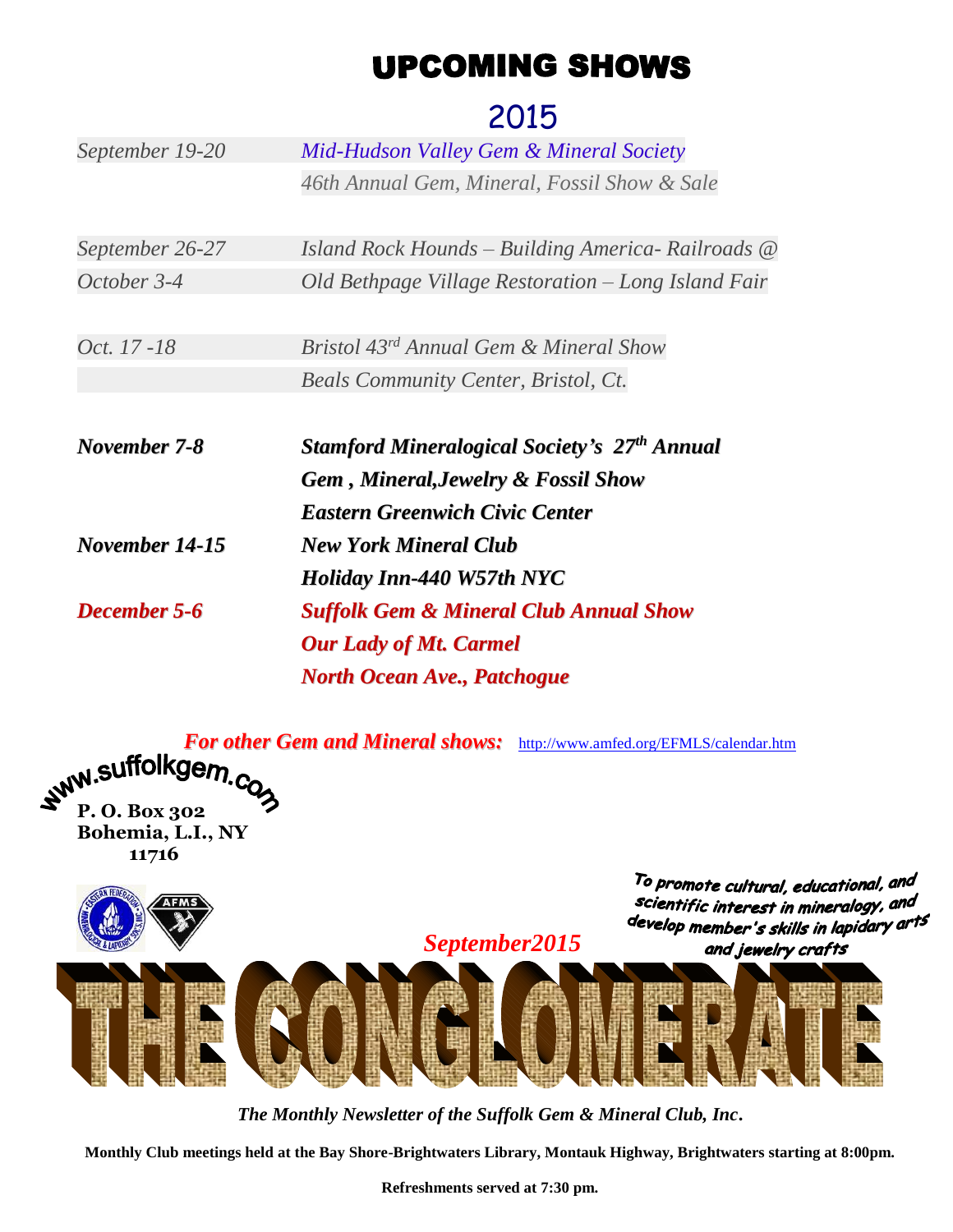## **OFFICERS**

**The Conglomerate Editor – Cheryl Neary Club Webmaster – Kerry Dicker**

| <b>President</b> –<br>Vice President – Kerry Dicker<br><b>Treasurer</b> - | <b>Cheryl Neary</b><br>Roberta Besso | 516,449,5341 cell<br>631-277-0994<br>631-666-8023 | Director - Elaine Casani<br>Director – Lucy Jackson<br>Director – John King | 631-567-3342<br>631-289-2328<br>631-775-7035 |
|---------------------------------------------------------------------------|--------------------------------------|---------------------------------------------------|-----------------------------------------------------------------------------|----------------------------------------------|
| $Sercetary -$                                                             | <b>Kerry Ann Hilliard</b>            | 631-277-0994                                      | Director – Rebecca LaBarca                                                  | 516-768-4438                                 |
| Liaison –                                                                 | <b>Cheryl Neary</b>                  | 516.449.5341 cell                                 | Historian - Kerry Ann Hilliard                                              | 631-277-0994                                 |

*Cell phones are to be turned off during all Club meetings.*

*More importantly, there should be no disturbances during any guest presentations.*



Happy Birthday

Wishes!

May Your Year Be

Filled

with Hugs & Kisses!

**Caryn Ann Bosak Barbara Bruce Tom Dicker Paul Engelhardt Joanna Engelhardt Kathy Guerreri Joseph Kuri Marlene Rust Debbie Winston**

**Congratulations to SGMC Scholarship Recipients 2015:**

 $\overline{a}$ 

**Rebecca LaBarca & Ryan Winston**

**Please note if you or a family member is interested for the 2016 Scholarship, please speak to a Board Member to find out the requirements.**

UPCOMING MEETINGS & EVENTS: 2015

September 21 – Show & Tell October 19- Rock Cycle- Igneous Rocks Mica Project November 16-Hands-On: Chainmaille Bracelet December 5-6: Annual Rock & Gem December 21-Rock Cycle- Sedimentary – Hands-On January 2016- Date & place to be determined Tentatively scheduled for Sunday, Jan.3rd

Holiday Party

This month we are hosting: Show  $&$  Tell-

The idea is that we show and tell about what we did in our summer hiatus.

Did you take a trip?

Did you go to Springfield?

Did you find something intriguing at home?

Please bring any specimens, lapidary or stories that you can share with us!

#### Welcome Back!

Special thanks to Roberta & Marty Besso for organizing the annual picnic and purcsing the food provided by the club.

Thanks to all that helped and participated- it was a good time for all!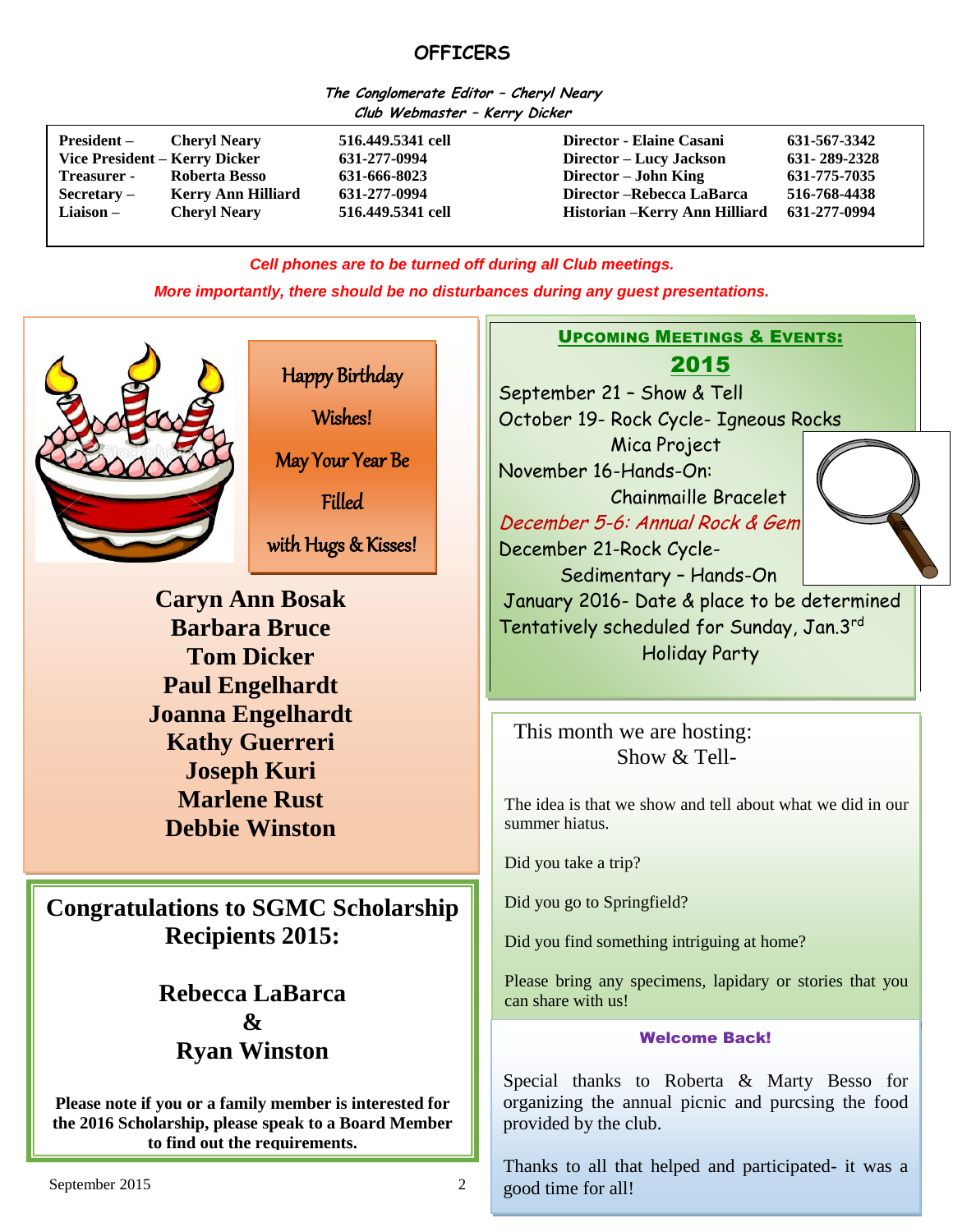## **Let the Adventures Begin!**

**T**he Board has set an agenda of lectures and hands-on projects around the theme of the rock cycle.

Do you know who developed the rock cycle? James Hutton, known as the father of modern geology, was also a noted physician, naturalist, chemical manufacturer and agriculturalist. In fact, it was from his work and experimenting with both plant and animal husbandry that he developed a love for geology.

He made great observations concerning the world around him and developed the reasoning and valid geological arguments to support his theories. James Hutton presented to the world in 1785, this ideas on uniformitarianism, now a fundamental principle in geology, that geological processes examined in the present time explain the formation of older rocks.

Hutton published, *Theory of the Earth: With Proofs and Illustrations –* a study which reveals the remarkable extent of Hutton's geological knowledge – his investigations and observations. He examined many different rock types and their structural relationship to one another, along with the mineralogical and chemical composition of each rock. He studied the physical processes operating on the earth's surface and found support for his conclusions in European and American literature.

The most important advance in geological science was Hutton's theory of a cycle which involved the gradual degradation of the land surface by erosion; the transport of eroded matter to the sea and deposited as sediments; and the consolidation of sediments on the sea floor, followed by their elevation to form new land surfaces, in turn subject to erosion.



# Outside The Box

Last Meeting- June: Bragging Rites – an Entertaining Evening Thanks to all participants who brought their items to earn bragging rites and shared their reason for why they deserved to be bragging!

Everyone did a great job, however, there can only be one bragger in each group!

Congratulations to the following:

**Best Purchased Lapidary:** *Elaine Casani - Amber Necklace*

**Best Self Collected:**  *John Peser- Petrified wood PJ Geraldi - Quartz crystal from NJ*

**Best Made Lapidary Piece:** *Marty Besso ( presented by Roberta) - Petrified wood cabbed & polished \$ set in silver (design by Marty)*

**Best Purchased Rock, Mineral or Fossil:**   *Ryan Winston. Azurite/malachite*

#### **What is a Member in Good Standing?** One that:

- Attends (4) Meetings
- Contributes Time to Club Show or the Celinka Show-at the Club Table

(If you are unable to attend the show, there is other show activities you can volunteer for- please see Elaine or

Cheryl!

• Participates in Club Fundraisers Remember-this is your club!

This club needs you to participate, in order for the club to grow-

If you have any suggestions for a program, please speak to one of the Board members listed above. If you have an idea for a field trip, please speak to a Board member as well!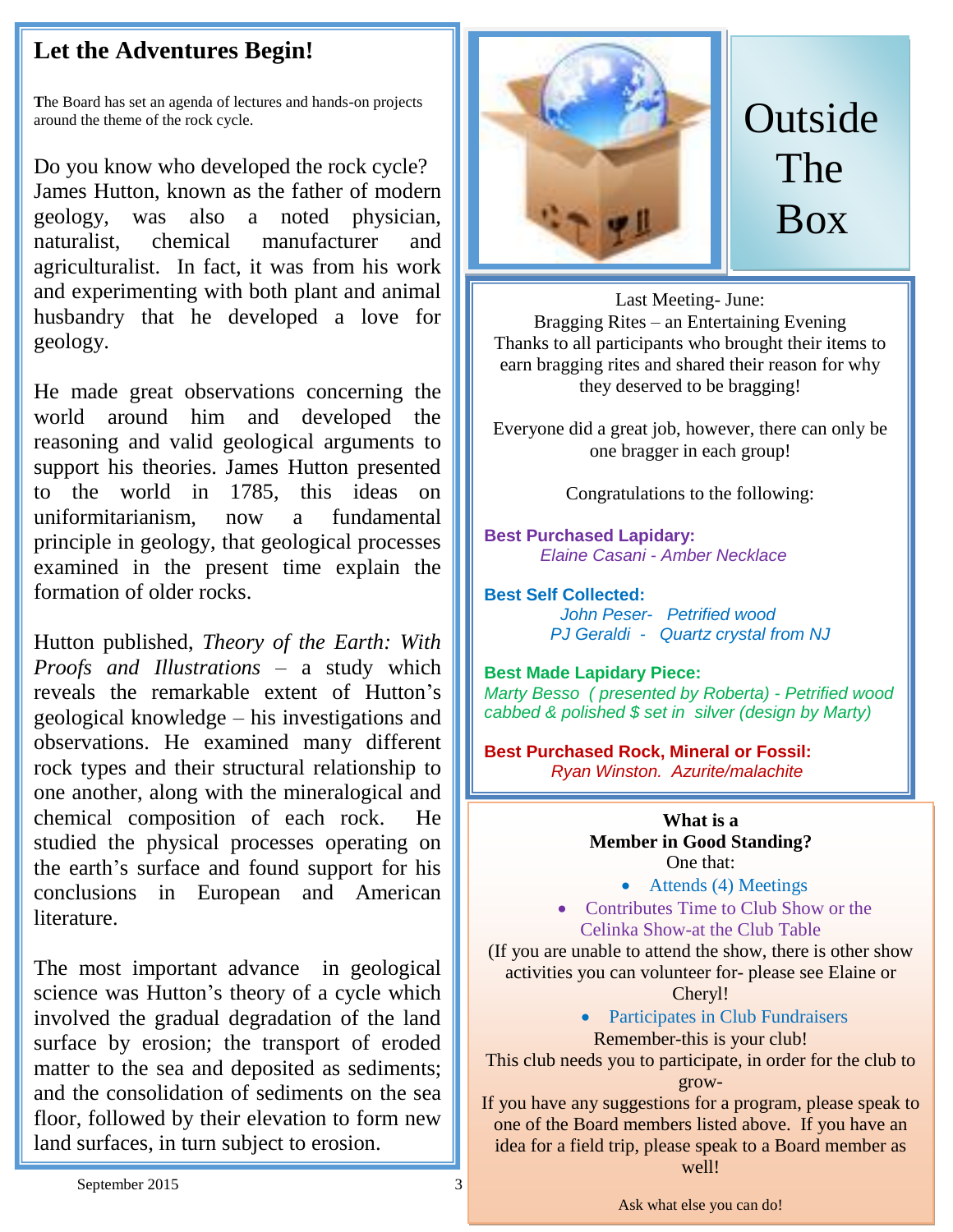A basic concept in geology is the rock cycle. The cycle describes dynamic changes through geologic time of the three (3) main rock types: igneous, sedimentary and metamorphic. Each of the rock types are altered or destroyed by forces of nature which include:

> Plate tectonics Spreading Ridges Subduction Zones Volcanoes **Earthquakes** Weathering Erosion

The rock cycle starts with Magma –

Crystallization (freezing of rocks)- IGNEOUS –

Erosion-sedimentation-SEDIMENTARY-

Rocks-tectonic forces and metamorphism-METAMORPHIC

Melting- magma and on and on.

James Hutton's famous quotes sum it all up:

"We have the satisfaction to find, that in nature there is wisdom, system and consistency. For having, in the natural history of this earth, seen a succession of worlds, we may from this conclude that, there is a system in nature; in like manner as, from seeing revolutions of the planets, it is concluded, that there is a system by which they are intended to continue those revolutions. But if the succession of worlds is established in the system of nature, it is vain to look for anything higher in the origin of the earth. The result, therefore, of our present enquiry is that we find

**N***o vestige of a beginning, - no prospect of an end"*

*"Theory of the Earth", 1788*

"(It) is the little causes, long continued, which are considered as bringing about the greatest changes of the earth"

*"Theory of the Earth, with Proofs and Illustrations"- Volume 2, 1795*